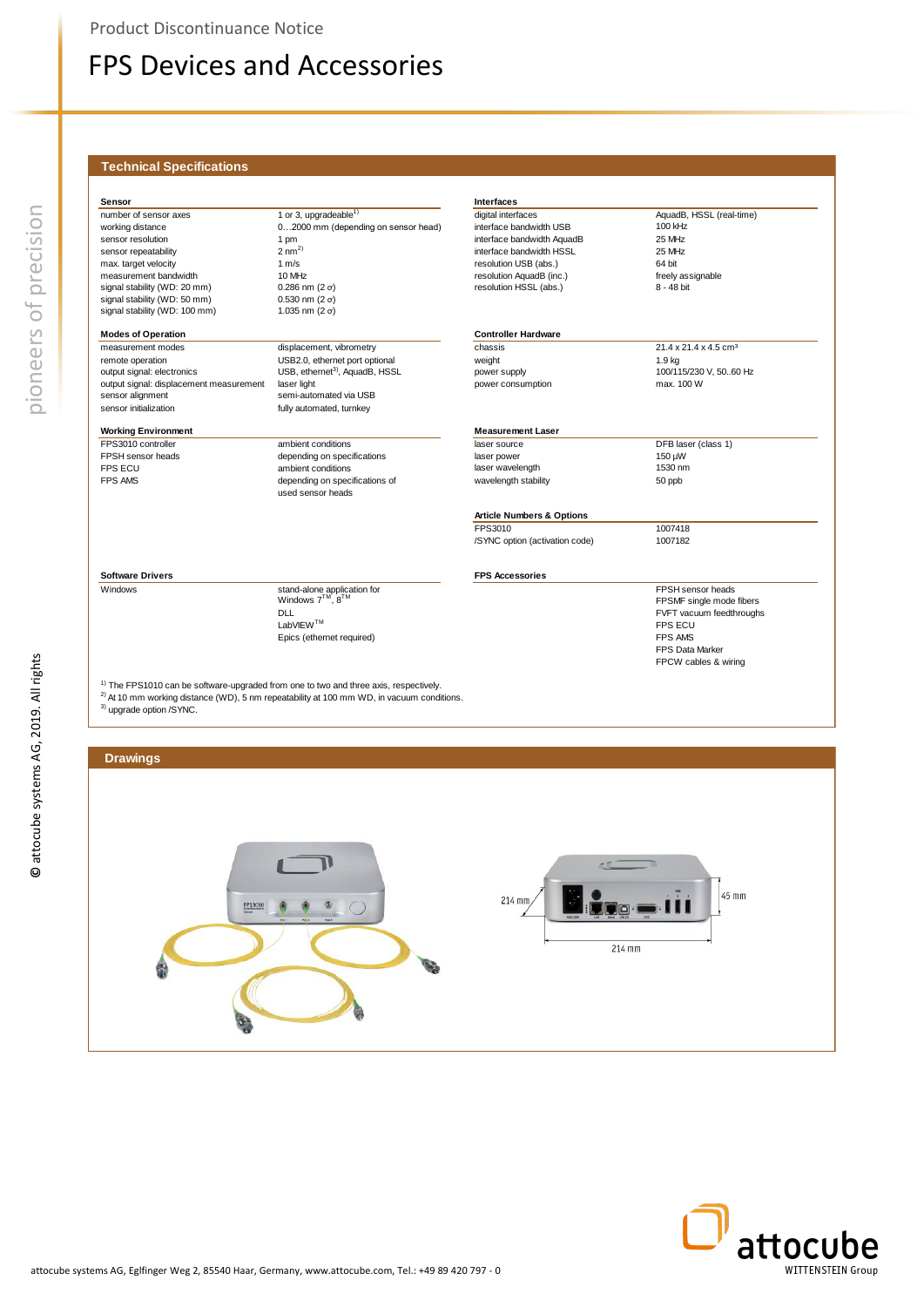### **Cause of Change**

Because of clearing up the product portfolio, the production of FPS series and all of their accessories will be stopped.

### **Impact alert**

The subsequent interferometer series IDS provides similar functions like the FPS series, however, the software, DLLs, Pins, and fibers/sensor heads are not compatible. The housing and some technical specifications have changed, please find the details in the specification sheet: <https://www.attocube.com/downloads/displacement-measuring-interferometer.pdf>

This Product Discontinuance does not affect integrated microscope systems (part numbers 1008634,

1013819, 1009934).

**Dates**

|                                           | <b>FPS Devices</b>     | <b>FPS Accessories</b> |
|-------------------------------------------|------------------------|------------------------|
| EOS (End of Sales) / LTB (Last Time Buy): | 16 September 2019      | 16 September 2019      |
| EOP (End of Production):                  | 16 September 2019      | 16 March 2020          |
| LTD (Last Time Delivery):                 | 16 October 2019        | 16 April 2020          |
| <b>EOSR</b> (End of Service and Repair):  | 5 Years after delivery | 5 Years after delivery |

### **Part numbers**

| Part numbers   |             |                                                      |                        |
|----------------|-------------|------------------------------------------------------|------------------------|
| Pos.           | Part number | <b>Description</b>                                   | Category               |
| $\mathbf{1}$   | 1006916     | FPS3010                                              | <b>FPS Devices</b>     |
| $\overline{2}$ | 1007181     | FPS1010 axis upgrade                                 | <b>FPS Devices</b>     |
| 3              | 1007418     | FPS3010                                              | <b>FPS Devices</b>     |
| 4              | 1007419     | FPS1010                                              | <b>FPS Devices</b>     |
| 5              | 1008535     | FPS3010 - 19" Setup                                  | <b>FPS Devices</b>     |
| 6              | 1008536     | FPS - ECU Environmental Compensation Unit            | <b>FPS Devices</b>     |
| 7              | 1008629     | FPS2010 - 19" Setup                                  | <b>FPS Devices</b>     |
| 8              | 1009375     | FPS - Adaption of the GPIO port                      | <b>FPS Devices</b>     |
| 9              | 1009435     | <b>ECU-Connection cable for FPS</b>                  | <b>FPS Devices</b>     |
| 10             | 1009751     | FPS3010 - 19" Setup                                  | <b>FPS Devices</b>     |
| 11             | 1010582     | Hardware Update of FPS Controllers                   | <b>FPS Devices</b>     |
| 12             | 1012045     | FPS3010                                              | <b>FPS Devices</b>     |
| 13             | 1012046     | FPS - ECU Environmental Compensation Unit            | <b>FPS Devices</b>     |
| 14             | 1012047     | <b>ECU</b> connection cable                          | <b>FPS Devices</b>     |
| 15             | 1012048     | FPS ECU-Connecting cable fos FPS Version xx          | <b>FPS Devices</b>     |
| 16             | 1013402     | Customized: Connecting cable for ECU and data marker | <b>FPS Devices</b>     |
| 17             | 1004563     | FPSMF2/RT - Single Mode Fiber                        | <b>FPS Accessories</b> |
| 18             | 1007182     | FPS SYNC package                                     | <b>FPS Accessories</b> |
| 19             | 1007188     | Customized FPSH/M12/C1.6/LT/HV                       | <b>FPS Accessories</b> |
| 20             | 1007190     | Customized FPSH/M12/C1.6/UHV                         | <b>FPS Accessories</b> |
| 21             | 1007571     | Customized FPSH/M12/C1.6/RT                          | <b>FPS Accessories</b> |
| 22             | 1007752     | Customized FPSH/M15.5/C1.6/FLEX/RT                   | <b>FPS Accessories</b> |
| 23             | 1007753     | Customized FPSH/M15.5/C1.6/FLEX/LT/HV                | <b>FPS Accessories</b> |
| 24             | 1007754     | Customized FPSH/M15.5/C1.6/FLEX/UHV                  | <b>FPS Accessories</b> |
| 25             | 1008537     | FPS firmware upgrade: angular measurement            | <b>FPS Accessories</b> |



pioneers of precision

pioneers of precision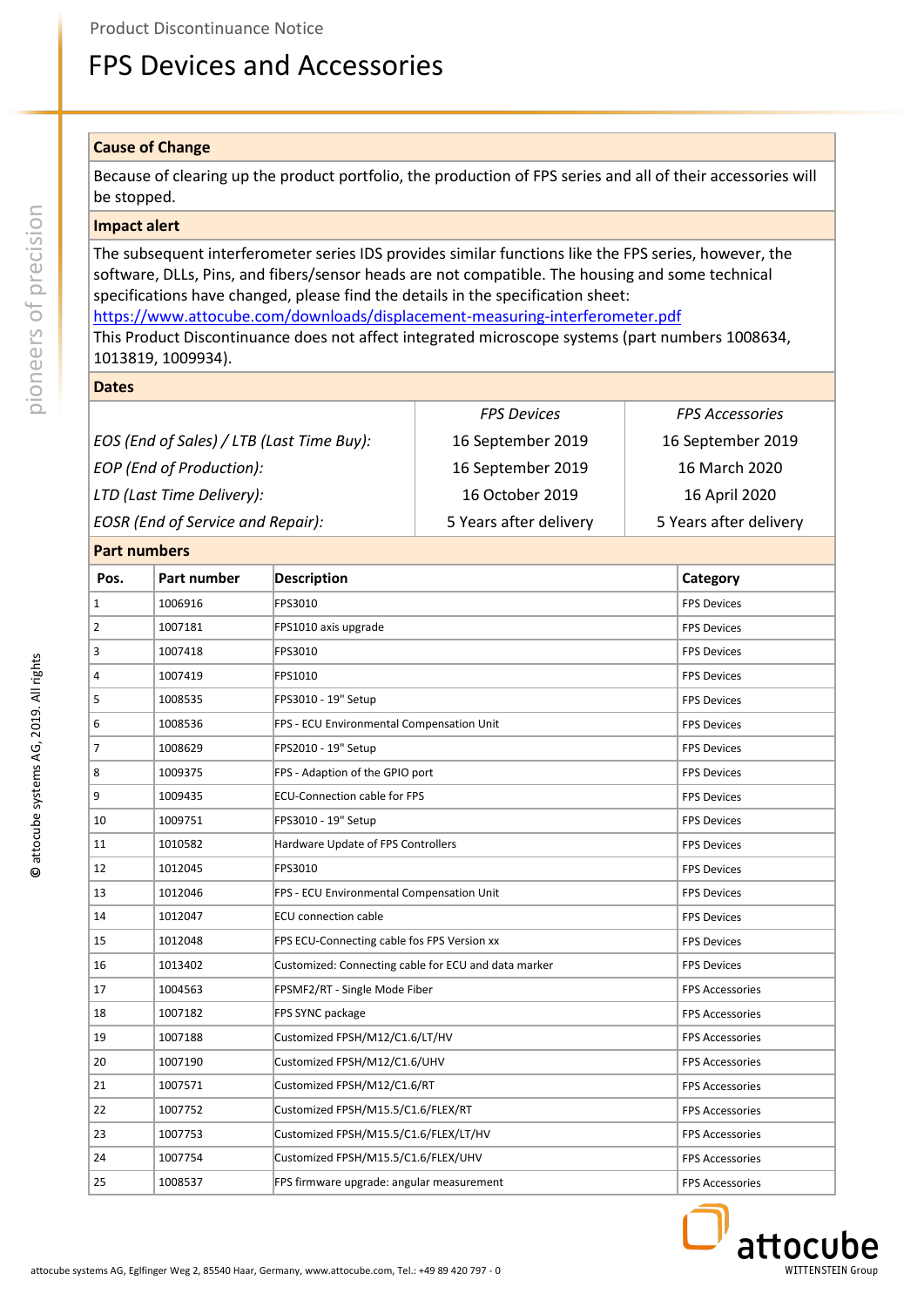| 26 | 1008985 | Customized FPSH/M12/C1.6/RAD                                                                        | <b>FPS Accessories</b> |
|----|---------|-----------------------------------------------------------------------------------------------------|------------------------|
| 27 | 1009344 | FPS - Adaption for longer working distances                                                         | <b>FPS Accessories</b> |
| 28 | 1009345 | FPS - Data Marker                                                                                   | <b>FPS Accessories</b> |
| 29 |         |                                                                                                     |                        |
|    | 1009346 | FPS - ultra high NA (UHNA) fiber set                                                                | <b>FPS Accessories</b> |
| 30 | 1009433 | FPSH/Menge/Sensor-Art/Einsatzumgebung - Cust-Sensorkopfpaket                                        | <b>FPS Accessories</b> |
| 31 | 1009850 | FPSMF/HV/RAD                                                                                        | <b>FPS Accessories</b> |
| 32 | 1009851 | FPSMF/UHV/RAD                                                                                       | <b>FPS Accessories</b> |
| 33 | 1009935 | 0310-LT/HV xs FPS 13 mm                                                                             | <b>FPS Accessories</b> |
| 34 | 1009939 | Customized FPSH/D4/F8/RT                                                                            | <b>FPS Accessories</b> |
| 35 | 1009940 | Customized FPSH/D4/F13/RT                                                                           | <b>FPS Accessories</b> |
| 36 | 1009943 | Customized FPSH/D4/F8/LT/HV                                                                         | <b>FPS Accessories</b> |
| 37 | 1009944 | Customized FPSH/D4/F13/LT/HV                                                                        | <b>FPS Accessories</b> |
| 38 | 1009947 | Customized FPSH/D4/F8/UHV                                                                           | <b>FPS Accessories</b> |
| 39 | 1009948 | Customized FPSH/D4/F13/UHV                                                                          | <b>FPS Accessories</b> |
| 40 | 1010008 | <b>FPS Starter Kit</b>                                                                              | <b>FPS Accessories</b> |
| 41 | 1010037 | FPSH/Menge/xs/Cust                                                                                  | <b>FPS Accessories</b> |
| 42 | 1010038 | FPSH/Menge/M12/Cust                                                                                 | <b>FPS Accessories</b> |
| 43 | 1010039 | FPSH/Menge/M15.5/Cust                                                                               | <b>FPS Accessories</b> |
| 44 | 1010144 | Customized FPSH/M15.5/C1.6/FLEX/RAD                                                                 | <b>FPS Accessories</b> |
| 45 | 1010146 | Customized FPSH/D4/F8/RAD                                                                           | <b>FPS Accessories</b> |
| 46 | 1010147 | Customized FPSH/D4/F13/RAD                                                                          | <b>FPS Accessories</b> |
| 47 | 1010151 | <b>FPS Test Cavity</b>                                                                              | <b>FPS Accessories</b> |
| 48 | 1010210 | Quick Start Manual FPS3010 + Software CD                                                            | <b>FPS Accessories</b> |
| 49 | 1010247 | FPSH/M12-LR/RT - Sensor head package "Long Range"                                                   | <b>FPS Accessories</b> |
| 50 | 1010284 | FPSH/D1.2/F7/RT                                                                                     | <b>FPS Accessories</b> |
| 51 | 1010661 | FPSMF/LT/HV/NM - Non-magnetic Single Mode Fibre                                                     | <b>FPS Accessories</b> |
| 52 | 1010710 | FPS - Optics Kit "Basic"                                                                            | <b>FPS Accessories</b> |
| 53 | 1010711 | FPS - Optics Kit "Pro"                                                                              | <b>FPS Accessories</b> |
| 54 | 1010712 | FPS - Optics Kit "Pro xs"                                                                           | <b>FPS Accessories</b> |
| 55 | 1010848 | FPSMF/RT/RAD                                                                                        | <b>FPS Accessories</b> |
| 56 | 1010876 | FPS Cable SubD with single ends for HSSL/AquadB Outputs                                             | <b>FPS Accessories</b> |
| 57 | 1010915 | FPS RealTime open-ended Output Cable                                                                | <b>FPS Accessories</b> |
|    |         | HT-fiber with FC/APC connector and FPS Ferrule for operation at 450°C                               |                        |
| 58 | 1010996 | continuously                                                                                        | <b>FPS Accessories</b> |
| 59 | 1010997 | FPSH/xs/HT                                                                                          | <b>FPS Accessories</b> |
| 60 | 1011011 | FPSMF/HV/RAD/APC                                                                                    | <b>FPS Accessories</b> |
| 61 | 1011021 | High temperature fiber with FC/APC connector and FPS Ferrule for operation at<br>450°C continuously | <b>FPS Accessories</b> |
| 62 | 1011163 | <b>ECU</b> connection cable                                                                         | <b>FPS Accessories</b> |
| 63 | 1011386 | HT-fiber with FC/APC connector and FPS Ferrule for operation at 450°C<br>continuously               | <b>FPS Accessories</b> |
| 64 | 1011392 | FPSH/M12/C7.6/RT                                                                                    | <b>FPS Accessories</b> |
| 65 | 1011393 | FPSH/M12/C7.6/LT/HV                                                                                 | <b>FPS Accessories</b> |
| 66 | 1011394 | FPSH/M12/C7.6/UHV                                                                                   | <b>FPS Accessories</b> |
| 67 | 1011395 | FPSH/M12/C7.6/RAD                                                                                   | <b>FPS Accessories</b> |
|    |         |                                                                                                     |                        |